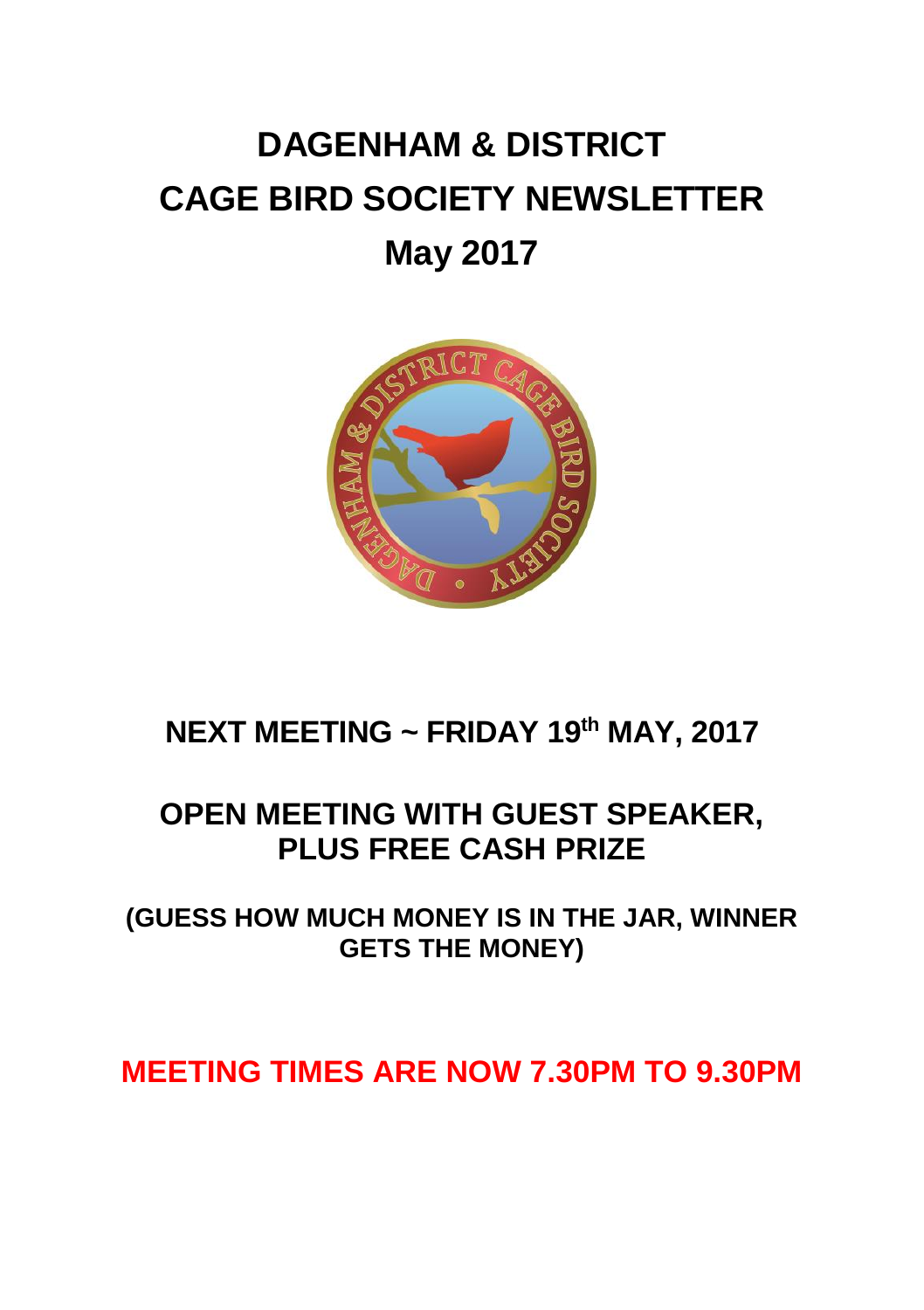**Dagenham and District Cage Bird Society Heath Park Hall Rusholme Avenue Dagenham Essex RM10 7PR**

#### **PRESIDENT**

Mr. Peter De Cort 5 Campbell Close Collier Row Romford Essex **RM1 4SA 01708 750036**

#### **CHAIRMAN**

Mr. Mick McCathy

#### **TREASURER**

Mr. Peter De Cort 5 Campbell Close Collier Row Romford Essex **RM1 4SA 01708 750036**

#### **SECRETARY**

Mr. Richard Wilson Unit 5, 28-30 Fowler Rd Hainault, Essex **IG6 3UT 07852 959447**

# **Committee Members 2017**

President PETER DE CORT Vice President …..vacate… Chairman MICK McCATHY Vice Chairman …..vacate… Secretary RICHARD WILSON Asst. Secretary …..vacate… Treasurer PETER DE CORT Publicity & Raffle BARRY & VAL Show Manager **TONY STUBBS** Ass Show Manager MICK McCATHY Show Secretary STEVE WALLIS Asst. Show Secretary RICHARD WILSON Canteen MICK McCATHY

Committee: Dick Lathief, Ted Papandreas, Steve Roberts

**Meetings held on the third Friday of the month at 7.30pm at Heath Park Hall – Rusholme Avenue – Dagenham – Essex RM10 7PR**

**Committee Members meetings Would officers and committee members please attend these monthly meetings starting from 7.30pm on every meeting night.**

**Subscription rates for the calendar year 2016**

**Single £10.00 Couples £10.00 Juniors Free.**

Dagenham Cage Birds Society – Heath Park Hall – Rusholme Avenue – Dagenham – Essex RM10 7PR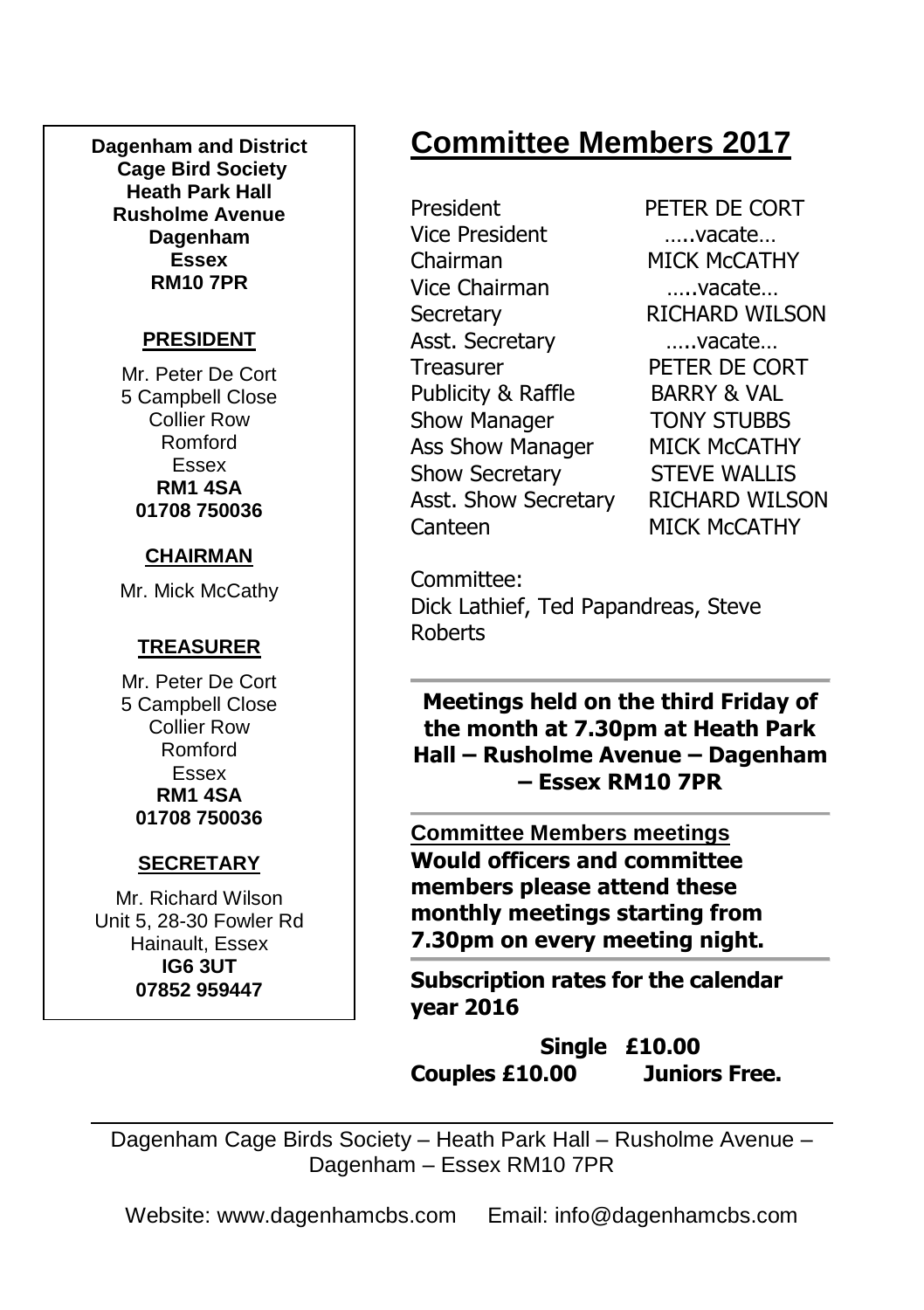# **Forthcoming Meetings**

| 16th Jun 2017 TBC<br>21 <sup>st</sup> Jul 2017 Quiz Night<br>18th Aug 2017 Planning Night for Open Show plus free Money Draw<br>15 <sup>th</sup> Sep 2017 Any Bird Show - 2 <sup>nd</sup> Show in Club Show League<br>$20th$ Oct 2017 Pairs Show - $3rd$ Show in Club Show League<br>17th Nov 2017 Young Stock Show<br>15 <sup>th</sup> Dec 2017 Free Christmas Hamper Draw & Buffet Night | 19th May 2017 Open Meeting with Guest Speaker |
|--------------------------------------------------------------------------------------------------------------------------------------------------------------------------------------------------------------------------------------------------------------------------------------------------------------------------------------------------------------------------------------------|-----------------------------------------------|
|                                                                                                                                                                                                                                                                                                                                                                                            |                                               |
|                                                                                                                                                                                                                                                                                                                                                                                            |                                               |
|                                                                                                                                                                                                                                                                                                                                                                                            |                                               |
|                                                                                                                                                                                                                                                                                                                                                                                            |                                               |
|                                                                                                                                                                                                                                                                                                                                                                                            |                                               |
|                                                                                                                                                                                                                                                                                                                                                                                            |                                               |
|                                                                                                                                                                                                                                                                                                                                                                                            |                                               |

### **April 2017 Meeting**

This was our Bring & Buy Sale, it was not very well attended with only 16 Members making the effort. Special thanks goes to Dave Way who donated lots of bird equipment for the sale as he has now given up the hobby. A big thank you also goes to the Members that brought in items for sale and of course the Members that dug deep into their pockets and bought items which made the Club £109.00.

We also talked about how the breeding season had started, which for some it hadn't. However, one of the Members had a good start with 56 Fife youngsters in the nest. Another Member has bred some Diamond Doves, but most were talking about rounds of clear eggs in the nest and on the floor.

Dagenham Cage Birds Society – Heath Park Hall – Rusholme Avenue – Dagenham – Essex RM10 7PR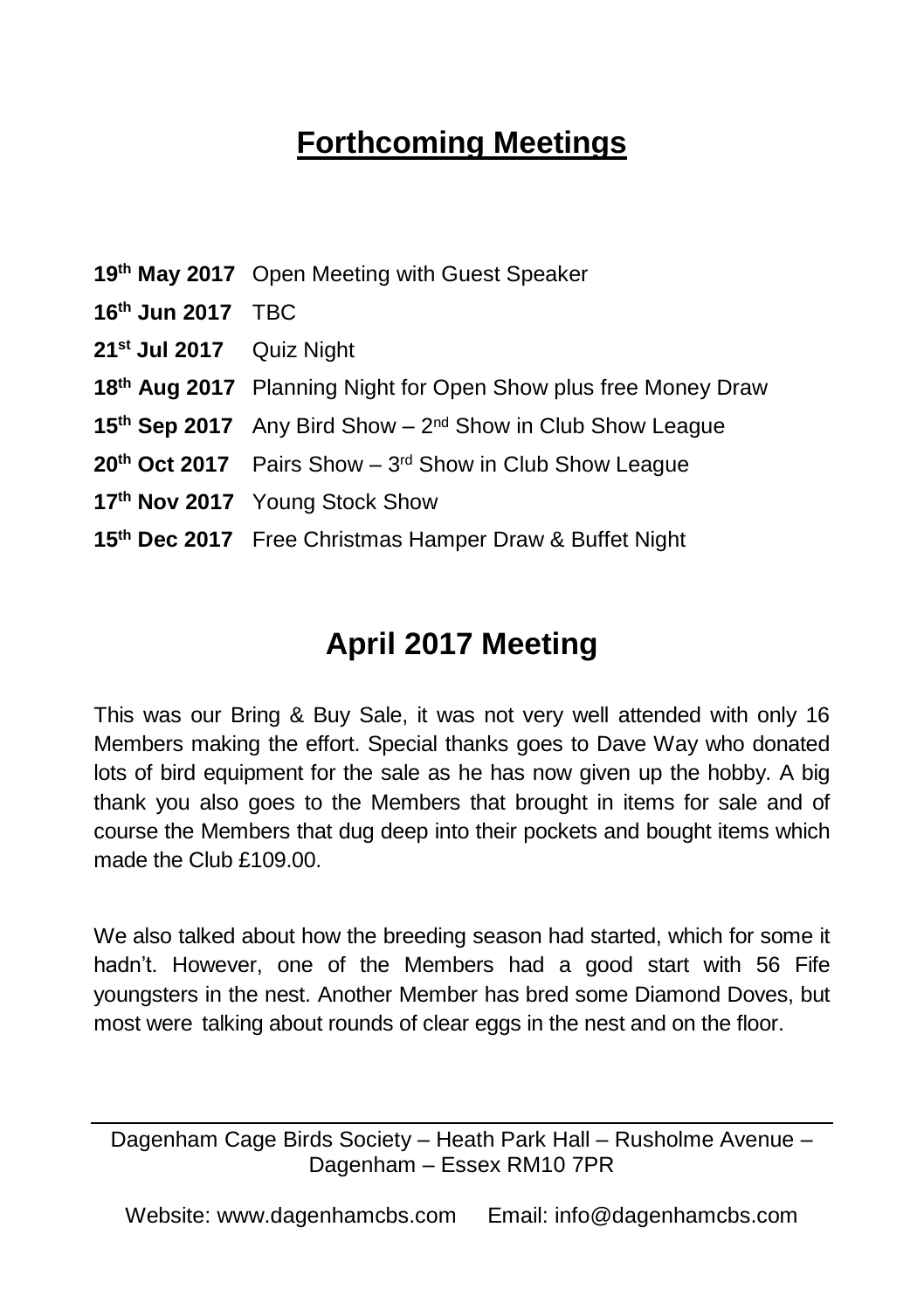### **Treasurers Monthly Report for April 2017**

Number of members present – 16 Raffle made  $-$  £55.00 Tea Bar made – £9.50 Bring & Buy sale - £109.00

### **Next Meeting - May 2017**

May's meeting, we hope to have a guest speaker from a wildlife organisation, talking about the wildlife we have in the local area and about how they help injured animals.

Also, we have a free cash draw competition where members guess how much money is in the jar. Nearest to the right amount wins the money. *(Prize money donated by Vista Workspace Solutions Ltd)* 

# **Heath Park Community Halls ( HPCH ) Update**

We are finding it very hard dealing with HPCH, they are not good with answering the phone or returning calls. However, Peter has managed to contact the caretaker regarding our Open Show date and he has confirmed it will be Saturday 16<sup>th</sup> December 2017.

We have been contacted by a very helpful lady who manages the hall at Wantz Library who has invited us to go and view the hall to see if it is of any use to the Club. They have a storage container on site for our staging and are flexible regarding days, times and costs.

Dagenham Cage Birds Society – Heath Park Hall – Rusholme Avenue – Dagenham – Essex RM10 7PR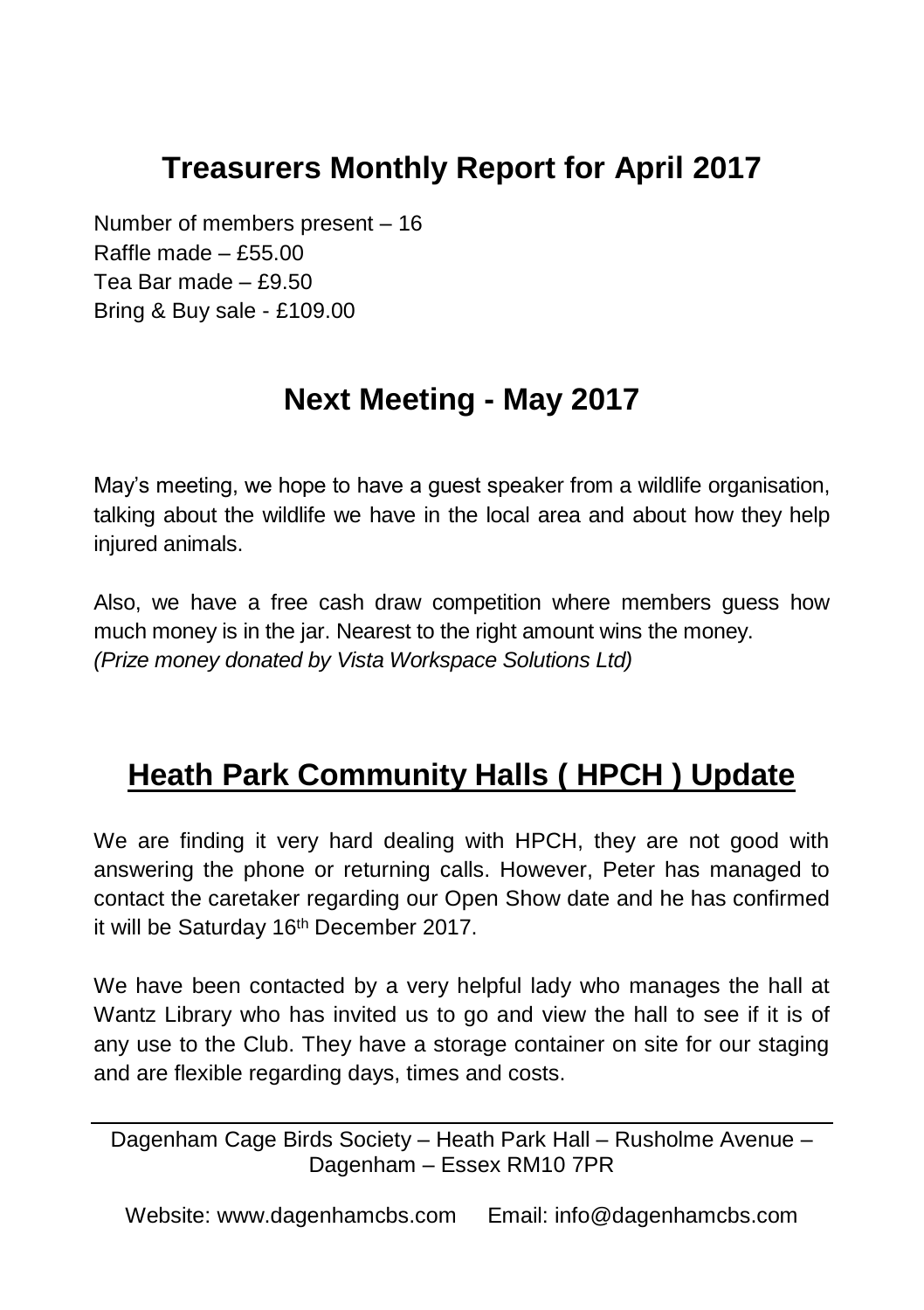Perhaps we should give this some thought considering what's gone on in recent months at Heath Park Hall. If the Committee and Members decide that we should move to a new hall next year, then maybe we should also consider changing our meeting day and time. This could possibly attract new Members to the Club or even get more of our current members to the meetings.

Thank you to Members who gave their contact details at the last meeting. This will make it so much easier to notify Members with news that can't wait until meeting nights.

I will be getting prices for a coach trip for Members to go to the Newark Bird & Equipment Sale Day in November. Please let me know if you are interested.

#### **Dates for your diary**

Newark – Sunday  $5<sup>th</sup>$  November 2017

### **Parrot Society Shows**

Summer Show - Sunday 2nd July 2017 National exhibition – Sunday 8<sup>th</sup> October 2017 Help Bird Keepers Show – Sunday 3rd December

25<sup>th</sup> Gouden Ring Show 2<sup>nd</sup> – 3<sup>rd</sup> December 2017

Dagenham Cage Birds Society – Heath Park Hall – Rusholme Avenue – Dagenham – Essex RM10 7PR

Website: www.dagenhamcbs.com Email: info@dagenhamcbs.com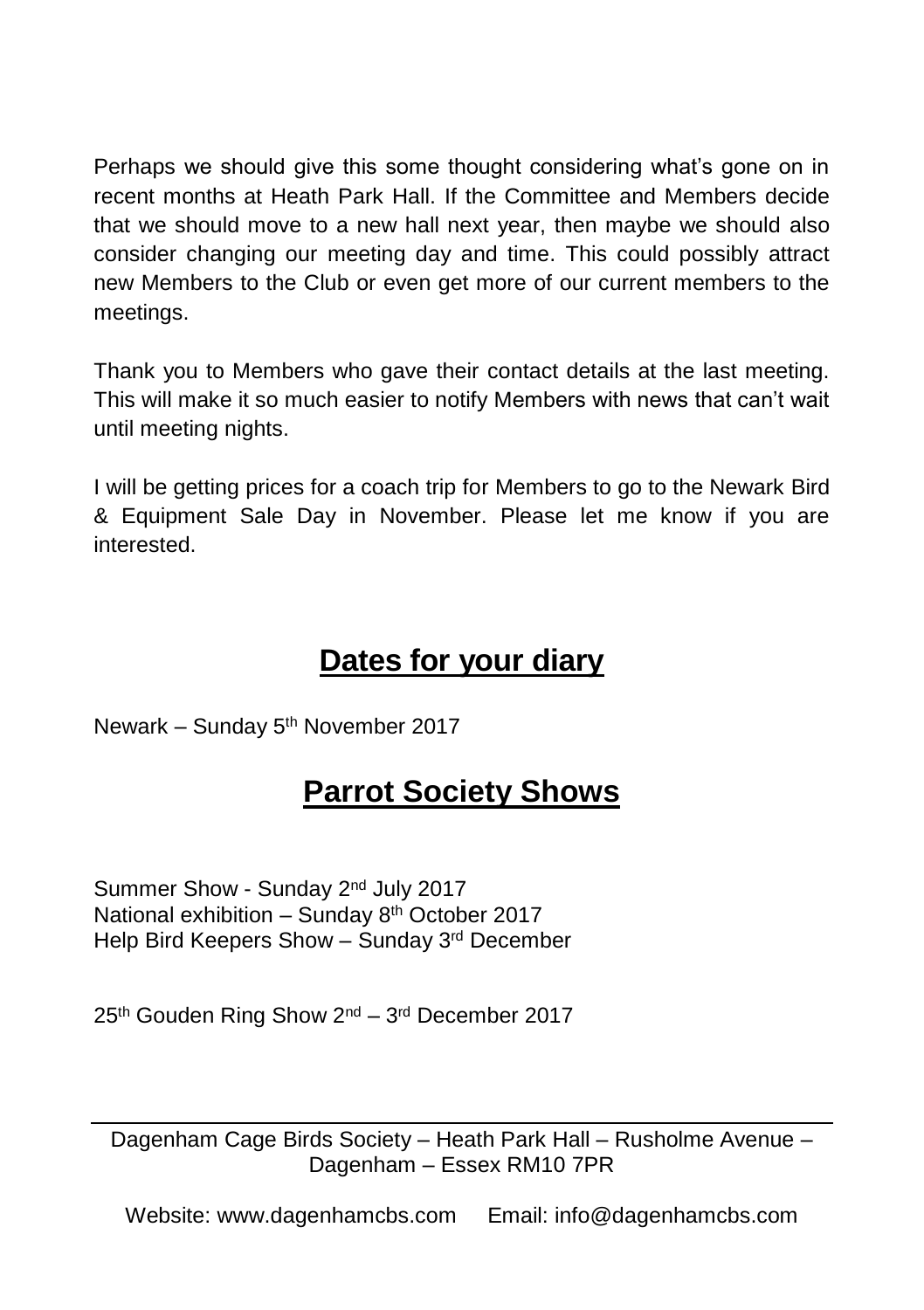### **May Wordsearch**

#### **Find the Birds**



Dagenham Cage Birds Society – Heath Park Hall – Rusholme Avenue – Dagenham – Essex RM10 7PR

Website: www.dagenhamcbs.com Email: info@dagenhamcbs.com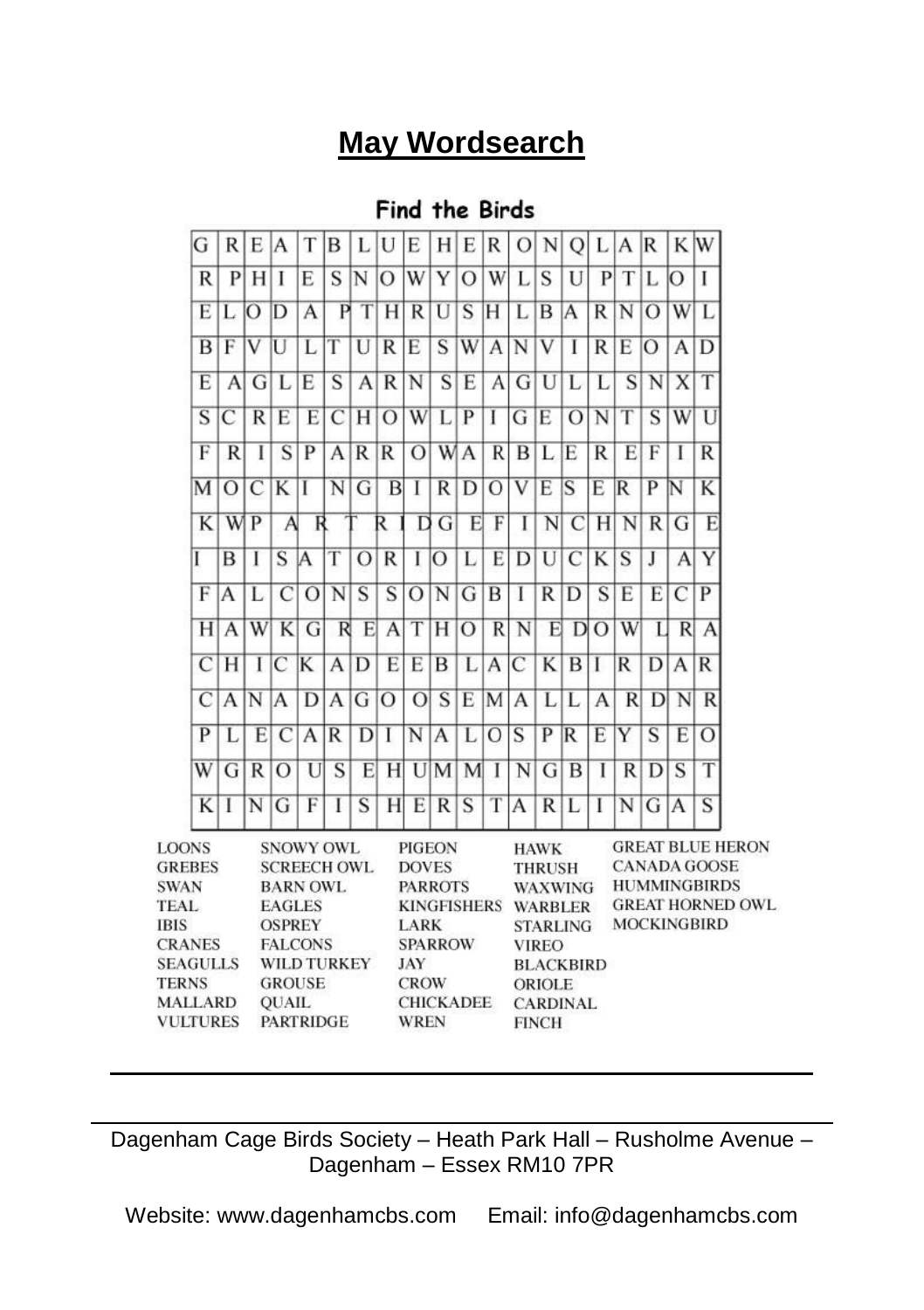# **Bird Related Quiz**

1. Which word can mean to accept an insult, to repress an emotion or to take?

2. Which champion held the WBA and WBC welterweight titles in 1987 and 1989?

3. Which bird, famous as a "collector", has the Latin name Pica Pica?

4. What steam locomotive broke the speed record at 126 mph in 1938?

5. Members of which native Indian tribe now reside at specific reservations in Montana?

6. Which southern U.S. state is nicknamed "The Pelican State"?

7. Which town near Luton, lies on the River Ouzel and has the town of Linsdale on the opposite bank?

8. An ouzel is an old name for which bird?

9. Which former British ambassador married the daughter of James Callaghan?

10. Which bird has varieties called rock, tawny, water and tree?

11. What is the alternative name of the Shakespearean character, Robin Goodfellow?

12. What type of bird appeared in the title of a book by Jack Higgins later made into a film starring Donald Sutherland and Michael Caine?

13. In Golf, how many strokes under par is a birdie?

14. What type of bird did William Wordsworth address with the words ?Shall I call thee bird, or but a wandering voice??

15. Which instrument was played by the jazz musician Charlie ?Bird? Parker?

16. Who wrote the story on which the 1963 Alfred Hitchcock film ?The Birds? was based?

Dagenham Cage Birds Society – Heath Park Hall – Rusholme Avenue – Dagenham – Essex RM10 7PR

Website: www.dagenhamcbs.com Email: info@dagenhamcbs.com